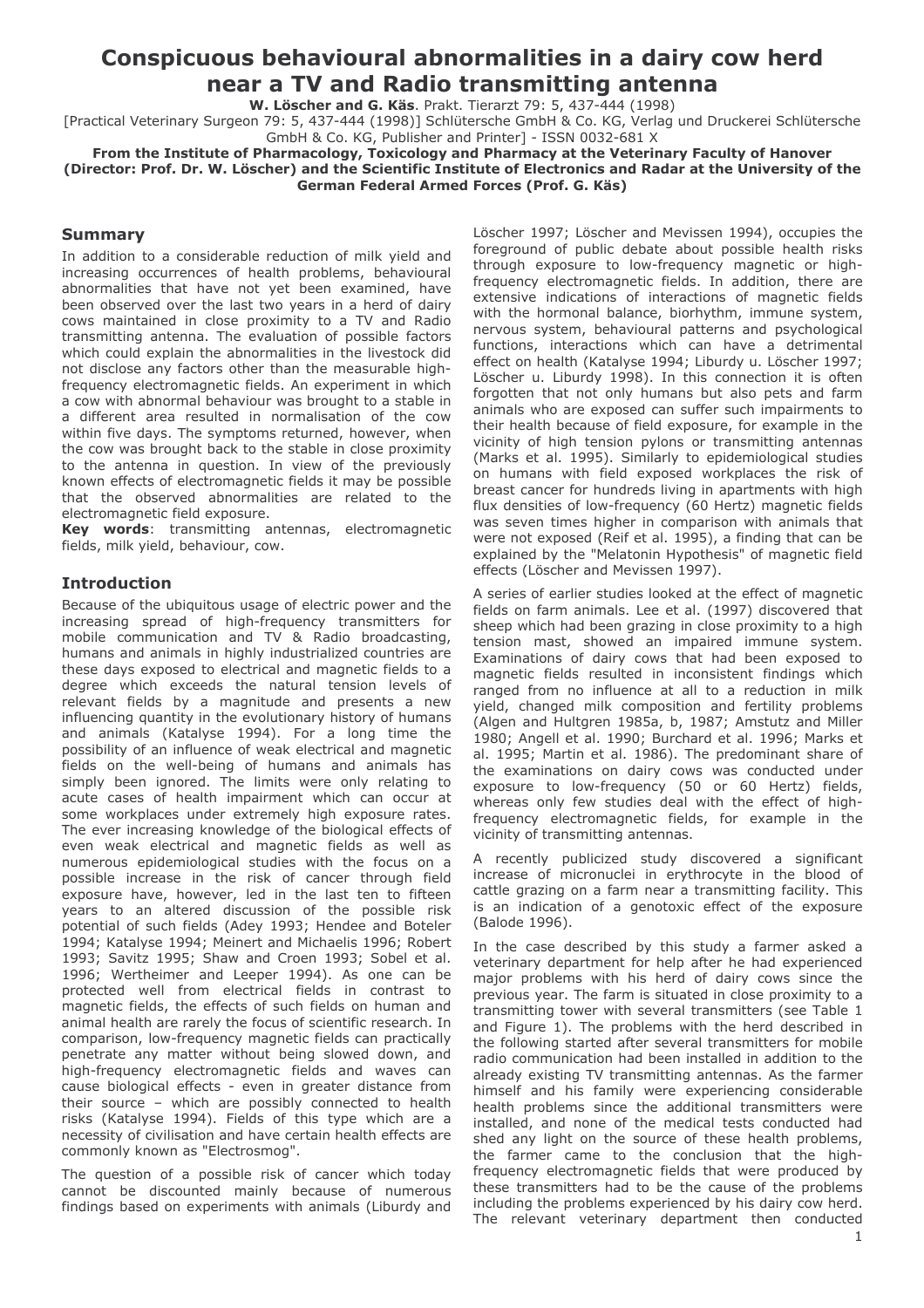observational studies and research which Were complemented by measurements of the electromagnetic fields, with its focus on the dairy cow herd.

Table 1: Transmitting antennas in close proximity of the farm (all installed in the TV tower of Figure 1)

| <b>Transmitting Antenna</b>                | Frequency        | Performance     |
|--------------------------------------------|------------------|-----------------|
| radio<br>39<br>directional<br>transmitters | $2.2 - 18.7$ GHz | 124 W<br>(Mean) |
| C-Net                                      | 461 MHz          | 34 W            |
| D-Net                                      | 935 MHz          | 25 W            |
| <b>B-Net</b>                               | 60 MHz           | 20 W            |
| Cityruf                                    | 460 MHz          | 50 W            |
| Eurosignal                                 | 87,361 MHz       | $2$ kW          |
| TV-Channel                                 | 2510 MHz         | 20 kW           |
| <b>TV-Channel</b>                          | 3734 MHz         | 20 kW           |
| Modacom                                    | 427 MHz          | 15 kW           |

**Ground Plan for Measurements outdoors** 



Figure 1: Ground plan for the measurements of electromagnetic fields in the vicinity of the transmitting antennas (for examples re the measurements see Table 2 and 3).

#### **Observations of the dairy cow herd**

Many of the biological effects and discussed health risks of electromagnetic fields are similar to the effects of chronic stress pressure (Blank 1995; Smith 1996). Apart from apparent problems caused by stress such as increased aborting without detectable causes, frequent fertility disorders in the form of an acyclic tendency and reduction in milk yield all of which have already been observed in herds grazing in close proximity to high tension lines (see overview in Burchard et al. 1996), the following abnormalities occurred in the affected dairy cow herd:

Most of the cows in this herd displayed conjunctivitis with heavy flood of tears (continuously wet cheeks) and itching (some cows rubbed their eye areas continuously against items in the stable within reach as well as against neighbouring cows).

Several animals were pushing their heads against the chest area of neighbouring cows turning their heads in the same direction (away from the transmitting antenna).

One cow showed very conspicuous behaviour by shuffling backwards and forwards moving her head continuously (Weaving). Resting phases alternated with the described behaviour which often lasted more than 30 minutes.

Cows in calf as well as dry cows that were put out on pasture land close to the farm, only grazed for a few minutes each time then taking "cover" from the transmitting tower in or behind an outbuilding.

Cows that have calved three or four times showed rapid decline. When these cows tried to get up their hind legs showed trembling and over time they found getting up increasingly difficult. The decline continued and led to their death after only a few weeks.

# **Conducted Examinations**

# 1. Fodder analysis and feeding calculation

To exclude that a feeding fault had caused any metabolic disorders which in turn could be responsible for causing other health problems, a fodder analysis and feeding calculation was initiated by the relevant agricultural authority. The research and calculation yielded that the fodder was of high quality and that the amount of feed stuffs administered by the farmer was in relation to the performance of the dairy cows.



Figure 2: Typical turning of the head (away from the transmitting antennas) displayed by cows of the herd in question (see detailed description in text).

# 2. Autopsy of a perished dairy cow

The autopsy of a four-year-old cow that had died in the stable building and had previously displayed symptoms of the same illness as described above, provided the following result: Death from acute heart & circulatory collapse with bleeding from several organs. No indication as to the cause, in particular no acute or chronic inflammatory changes to organs. The autopsy was kindly performed by Dr. Geisel, Institute of Animal Pathology at the University of Munich.

# 3. Examination of aborted foetal material

The examination of aborted foetal material at the Landesuntersuchungsamt für das Gesundheitswesen Südbayern (Federal Examination Authority for the Health Service of Southern Bavaria) did not disclose any indication of pathogenic causes for aborting the foetus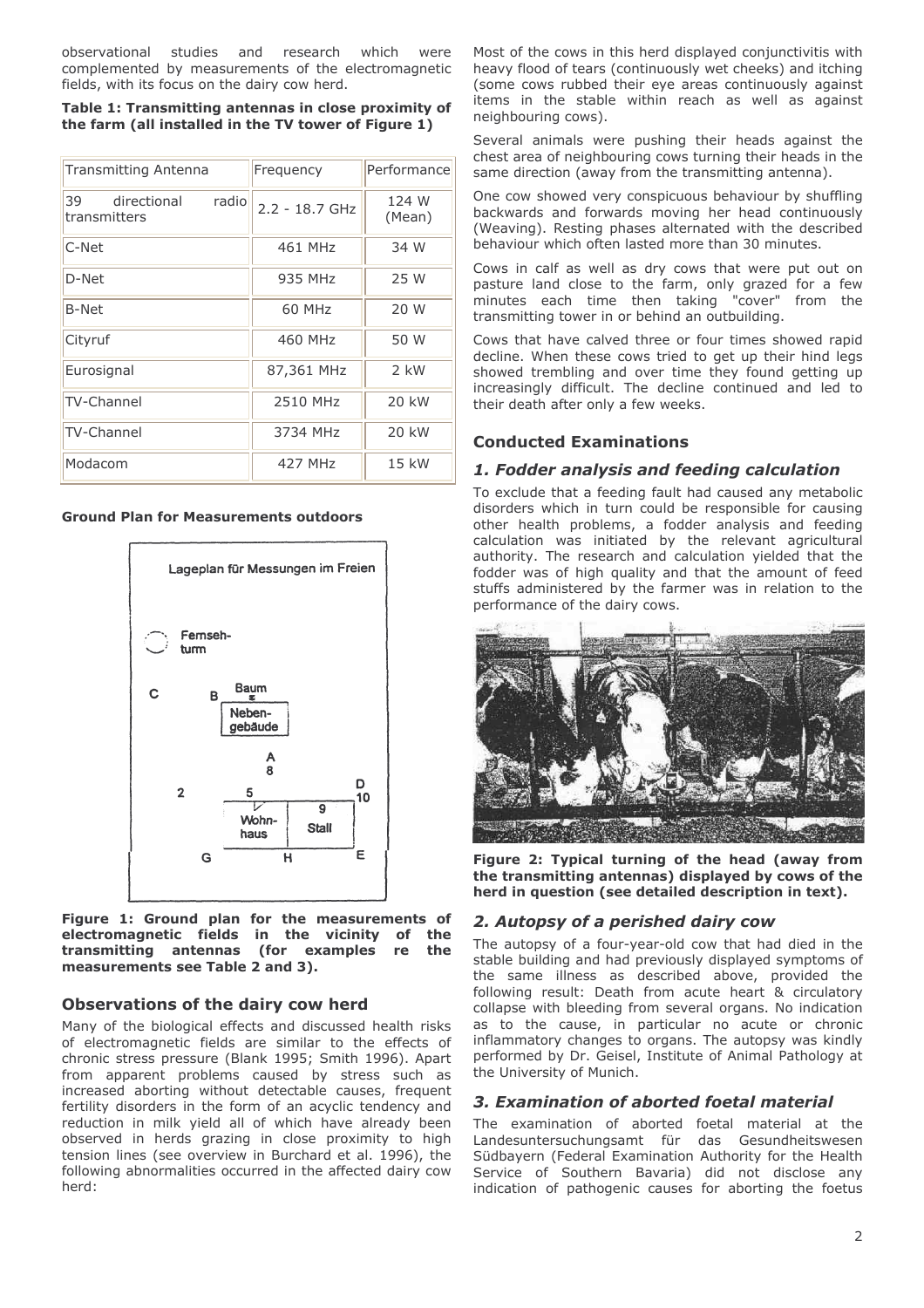based on the microscopic and cultural examination and on the serological tests performed.

#### 4. Switching stables

To obtain further indications with regard to the causes for the behavioural changes the dairy cow which displayed very obvious changes in behaviour and which was described under 3 in the section Observations of the dairy cow herd, and another dairy cow were separated from the original herd and joined another dairy cow herd in an identically partitioned stable which was approx, 20 kilometres away from the original location. After five days in the new stable the affected dairy cow did not show any of the conspicuous behavioural abnormalities any more. Both cows were relocated to the original stable after approximately two weeks. The previously affected cow displayed the described conspicuous behavioural abnormalities again after only a few days.

#### 5. Measurement of the electromagnetic **fields**

Measurements of the electromagnetic fields in front of and on the farm property itself were conducted by the Bundesamt für Post und Telekommunikation (Federal Office for Postal Services and Telecommunication) and by the Abteilung für Elektronik und Radar der Universität der Bundeswehr München (Department of Electronics and Radar of the University of the German Federal Armed Forces in Munich). The most important results of these measurements are displayed in Table 2 and 3. The measurement values are considerably below the limits set out in the 26. Verordnung zur Durchführung des Bundes-Immissionsschutzgesetzes (Verordnung über elektromagnetische Felder; 26. BlmSchV)  $(26)$ Ordnance/Decree\*\* for the Implementation of the Federal Air Pollution Laws (Ordnance/Decree for electromagnetic fields; 26. BlmSchV (Abbreviation for 26th Bundes-Immissionsschutzgesetz)) dated 16. December 1996.

#### **Discussion**

The health disorders and behavioural abnormalities described in this paper as well as the results of the conducted examinations point to the electromagnetic tension as the cause of the occurrences in the affected herd of dairy cows. The main problem in conducting an definitive assessment is the constant change in circumstances/ conditions because the farmer is forced to continue to run his farm and to keep the losses as small as possible. Therefore he tries to have cows which display the first signs of being affected such as worsening general condition after calving, either slaughtered early or taken to alternative grazing paddocks which are situated about 10 kilometres away from his farm. The relocation and exchange of dairy cows continuously creates a new situation because every cow reacts to the electromagnetic tension in an individual manner. Only a scientifically structured test of the affected dairy cow herd with set parameters could provide more definite findings in this case. Such a test of the affected herd is planned to clarify the causes of the observed behavioural abnormalities and health problems further. A causal relation could best be determined in this case by switching off the transmitting antennas for the mobile radio communication temporarily.

Table 2: Measurements of the electromagnetic field output in the attic storey of the farm house

| Attic<br>Window | Frequency | Signal<br>Leval<br>(dBm) | Leval<br>(dBm) | Power<br>Denisty<br>(m W/cm2) |
|-----------------|-----------|--------------------------|----------------|-------------------------------|
| closed          | 512.2     | $TV-2$                   | $-12.8$        | 0.044                         |
| closed          | 464.2     | C-Network                | $-43$          | 0.00003                       |
| closed          | 936.2     | D-Network                | $-46.8$        | 0.000051                      |
| closed          | 735.7     | $TV-3$                   | $-15.8$        | 0.04                          |
| open            | 511.4     | $TV-2$                   | $-13.2$        | 0.035                         |
| open            | 735.7     | $TV-3$                   | $-7.6$         | 0.26                          |

Table 3: Measurements of the electromagnetic field output at different sites in the vicinity of and in the stable and living area (see Figure 1 for the measurement locations). The measurements were predominantly conducted at one frequency (512 MHz) because all other signals can be put in relation to the measurements inside the farm house (see Table 2) if we assume that the attenuation values through the wall of the building will not differ much within the relatively narrow frequency band (see Figure 1).

| Measurement                 | Location         | Frequency<br>(MHz) | Level<br>(dBm) | Power<br>density<br>(m)<br>W/cm2) |
|-----------------------------|------------------|--------------------|----------------|-----------------------------------|
| In the stable               | Entrance<br>(10) | 512                | $-9.6$         | 0.08                              |
| In the stable               | Middle<br>Part   | 512                | $-24$          | 0.003                             |
| In the stable               | Rear<br>Part     | 512                | $-26$          | 0.002                             |
| Surrounding area            | A                | 512                | $-10.6$        | 0.06                              |
| Surrounding area            | B                | 512                | $\Omega$       | 0.7                               |
| Surrounding area            | C                | 512                | $-3.2$         | 0.35                              |
| Surrounding area            | F                | 512                | $-10.8$        | 0.06                              |
| In front of stable          | D                | 512                | $-3.8$         | 0.36                              |
| Beside the stable           | F                | 512                | $-22.4$        | 0.004                             |
| Beside the stable           | G                | 512                | $-2$           | 0.46                              |
| Beside the stable           | н                | 512                | $-13.4$        | 0.03                              |
| Inside the house            |                  | 735.7              | $-15.8$        | 0.04                              |
| In front<br>of the<br>house | 5                | 88.8               | $-4.8$         | 0.006                             |

Should the scheduled examination confirm the correlation described above between exposure to magnetic fields and health disorders or behavioural abnormalities then this would provide further indications that the limits set out in the 26. BlmSchV (Abbreviation for 26th Bundes-Immissionsschutzgesetz = 26th Federal Air Pollution